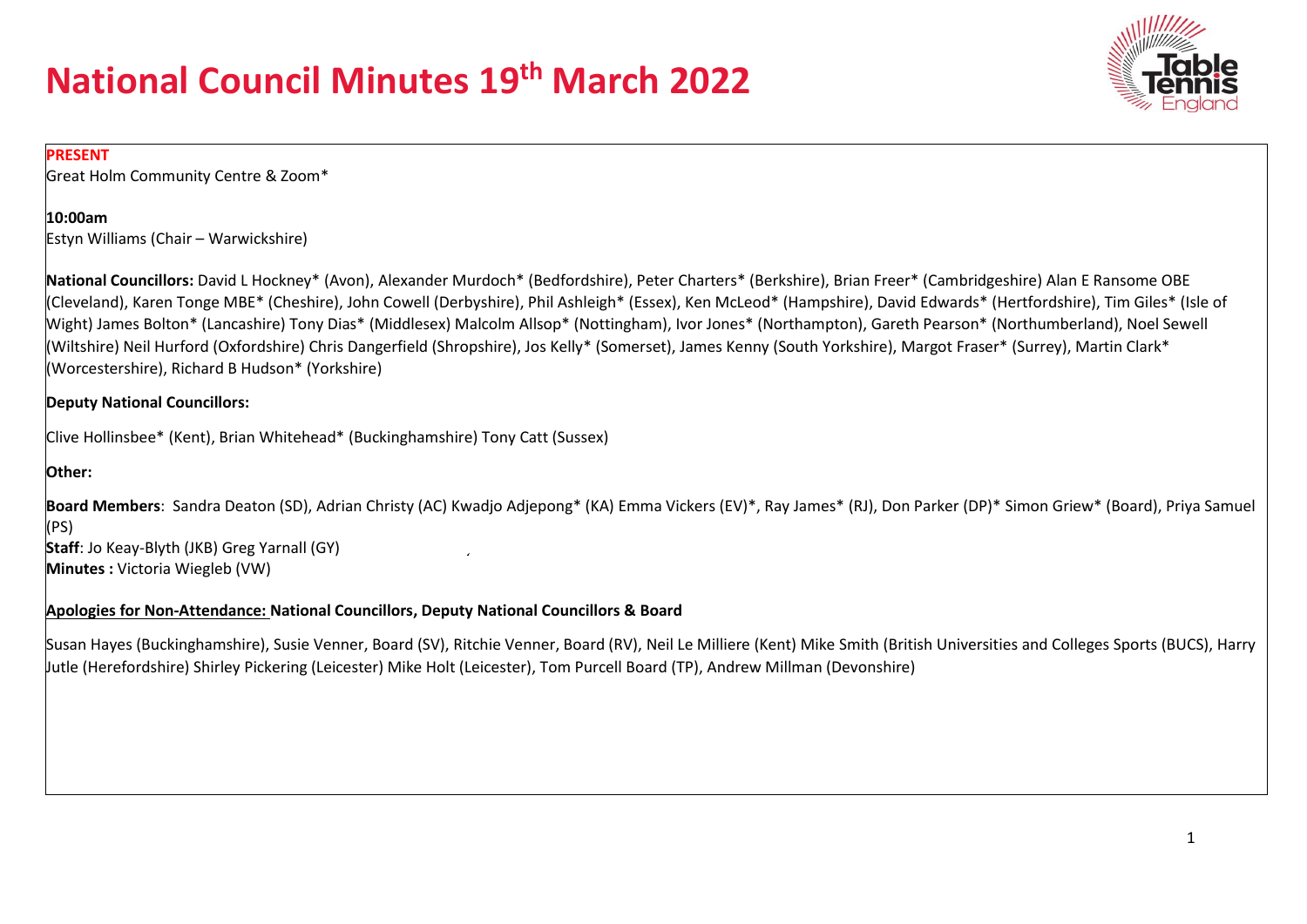

| Agenda<br><b>Discussion</b><br><b>Decision/Action</b><br>When<br>Who |                                                                                                                                           |                                             |  |  |  |  |  |
|----------------------------------------------------------------------|-------------------------------------------------------------------------------------------------------------------------------------------|---------------------------------------------|--|--|--|--|--|
| Item                                                                 |                                                                                                                                           |                                             |  |  |  |  |  |
|                                                                      | <b>Chairman Opening Remarks, Update &amp; Welcome</b>                                                                                     |                                             |  |  |  |  |  |
| $\mathbf{1}$                                                         | EW (Chair) welcomed everyone to today's meeting, and thanked JKB, VW and all the staff for their assistance in                            |                                             |  |  |  |  |  |
|                                                                      | getting the meeting prepared.                                                                                                             |                                             |  |  |  |  |  |
|                                                                      | The Board paper on the AGM and the Report from the Constitution Committee agenda items may take time to get                               |                                             |  |  |  |  |  |
|                                                                      | through today, but EW (Chair) did ask National Council to minimise what they need to say in order to keep the                             |                                             |  |  |  |  |  |
|                                                                      | meeting to time.                                                                                                                          |                                             |  |  |  |  |  |
|                                                                      | Feedback from National Council is welcomed following this meeting and is to be sent to EW(Chair) and VW.                                  |                                             |  |  |  |  |  |
|                                                                      | <b>Register of Business Interests</b>                                                                                                     |                                             |  |  |  |  |  |
|                                                                      | None                                                                                                                                      |                                             |  |  |  |  |  |
|                                                                      | <b>Obituaries</b>                                                                                                                         |                                             |  |  |  |  |  |
|                                                                      | EW (Chair) asked everyone to remember those who have lost their lives or who are suffering in Ukraine, and our<br>thoughts are with them. |                                             |  |  |  |  |  |
|                                                                      | Those we have lost since National Council last met were recognised and remembered. The meeting held a 1-minute                            |                                             |  |  |  |  |  |
|                                                                      | standing silence in honour of those we have lost.                                                                                         |                                             |  |  |  |  |  |
|                                                                      | AR (Cleveland) and SD advised of two further names to be added: Shaun Bibby & Dennis Worell.                                              | <b>Decision:</b>                            |  |  |  |  |  |
|                                                                      |                                                                                                                                           | <b>National Council</b>                     |  |  |  |  |  |
|                                                                      | <b>Minutes from last meeting</b>                                                                                                          | approved the                                |  |  |  |  |  |
|                                                                      | The minutes from 4 <sup>th</sup> December 2021 were taken as a true and accurate record.                                                  | minutes of 4 <sup>th</sup><br>Dec 2021 with |  |  |  |  |  |
|                                                                      | General:                                                                                                                                  | 100% - this is                              |  |  |  |  |  |
|                                                                      |                                                                                                                                           | recorded for                                |  |  |  |  |  |
|                                                                      | EW (Chair) asked National Council to respect the TTE staff and reminded everyone that all staff report to the CEO, and                    | accuracy                                    |  |  |  |  |  |
|                                                                      | the CEO reports to the Board.                                                                                                             |                                             |  |  |  |  |  |
|                                                                      |                                                                                                                                           |                                             |  |  |  |  |  |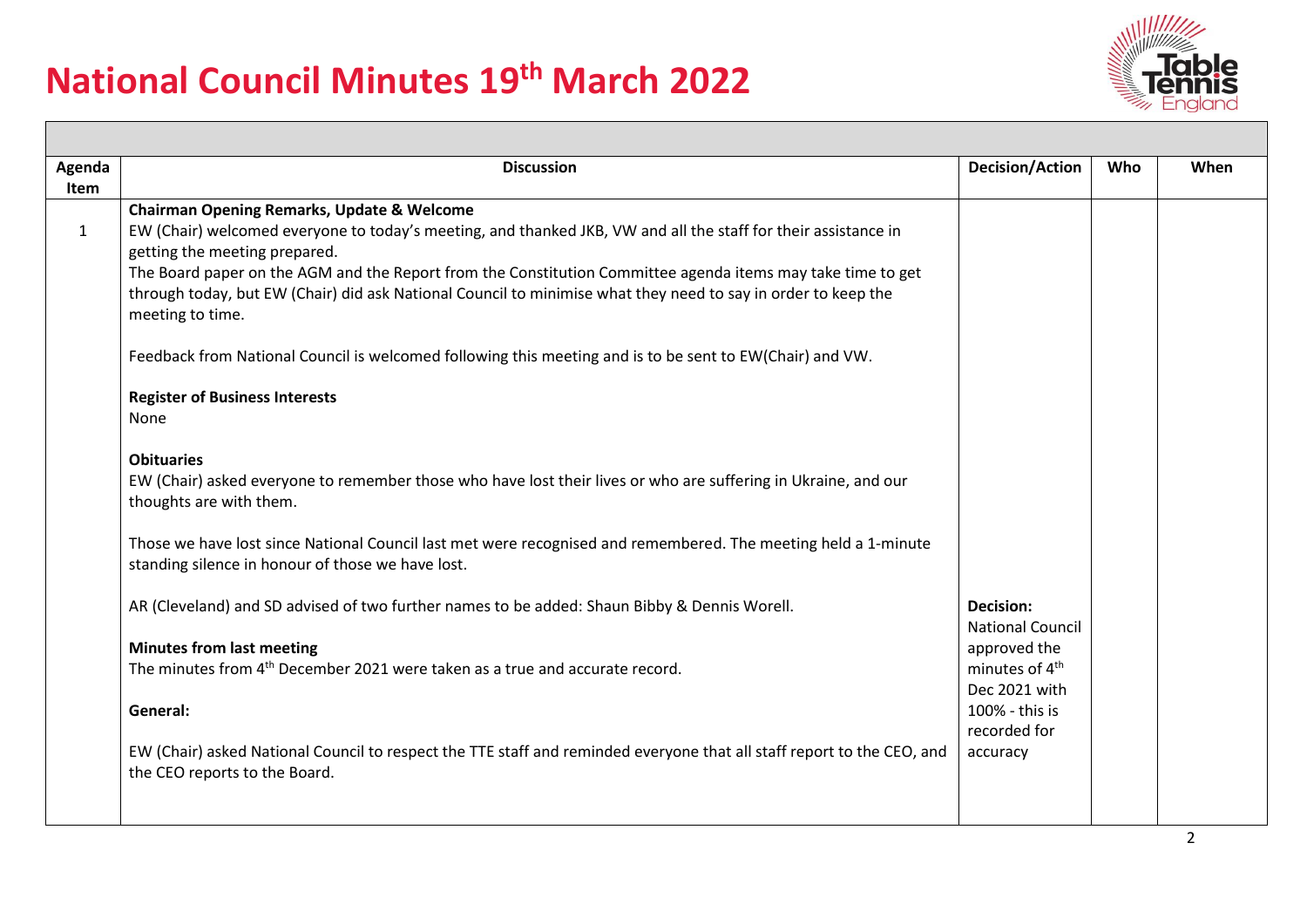

|                | <b>Matters Arising</b>                                                                                                                                                                                                                                                                                                                                                                                                                                                                       |  |   |
|----------------|----------------------------------------------------------------------------------------------------------------------------------------------------------------------------------------------------------------------------------------------------------------------------------------------------------------------------------------------------------------------------------------------------------------------------------------------------------------------------------------------|--|---|
|                | EW (Chair) asked for any matters arising -none were raised.                                                                                                                                                                                                                                                                                                                                                                                                                                  |  |   |
|                | Introduction to the Interim CEO - Adrian Christy                                                                                                                                                                                                                                                                                                                                                                                                                                             |  |   |
| $\overline{2}$ | EW (Chair) welcomed AC to Table Tennis England and to National Council.                                                                                                                                                                                                                                                                                                                                                                                                                      |  |   |
|                | SD reiterated her thanks to TTE staff and advised National Council that previous CEO Sara Sutcliffe MBE is doing well<br>in her new career.                                                                                                                                                                                                                                                                                                                                                  |  |   |
|                | Interviews have taken place for the full time CEO, and SD provided an update on this process to National Council. AC<br>has hit the ground running in his position as Interim CEO and the Nom Com will make their decision next week<br>following the CEO interviews.                                                                                                                                                                                                                        |  |   |
|                | Questions were welcomed but EW (Chair) reiterated that all questions must be asked by the National Councillor in<br>one go to keep the agenda to time.                                                                                                                                                                                                                                                                                                                                       |  |   |
|                | TC (Sussex) told Council that the process is not down to the Board to decide, and he was confused as to how the terms<br>and conditions are still not decided. SD advised that the terms and conditions need to be finalised with regards to the<br>contract.                                                                                                                                                                                                                                |  |   |
|                | AC introduced himself and thanked National Council for the opportunity to be here today.                                                                                                                                                                                                                                                                                                                                                                                                     |  |   |
|                | AM (Bedfordshire) encouraged AC to work with the Board to ensure the membership is key - in response to this<br>question, AC reassured everyone that he hugely values members and there is a high number of stakeholders who<br>have an impact on our sport – however membership is key, and AC totally understands the frustration. AC advised he<br>is very open and transparent - he will give an honest opinion and sometimes you may not agree, but you will know<br>the reason for it. |  |   |
|                | Questions to AC were welcomed.                                                                                                                                                                                                                                                                                                                                                                                                                                                               |  |   |
|                | TC (Sussex) asked what's the most positive thing AC has seen in Table Tennis so far - AC expressed the opportunity to<br>grow; to engage with the 500,000 people who play our sport and move them in to the wider participation - staying for<br>life. AC also commended the staff at TTE.                                                                                                                                                                                                   |  |   |
|                |                                                                                                                                                                                                                                                                                                                                                                                                                                                                                              |  | 3 |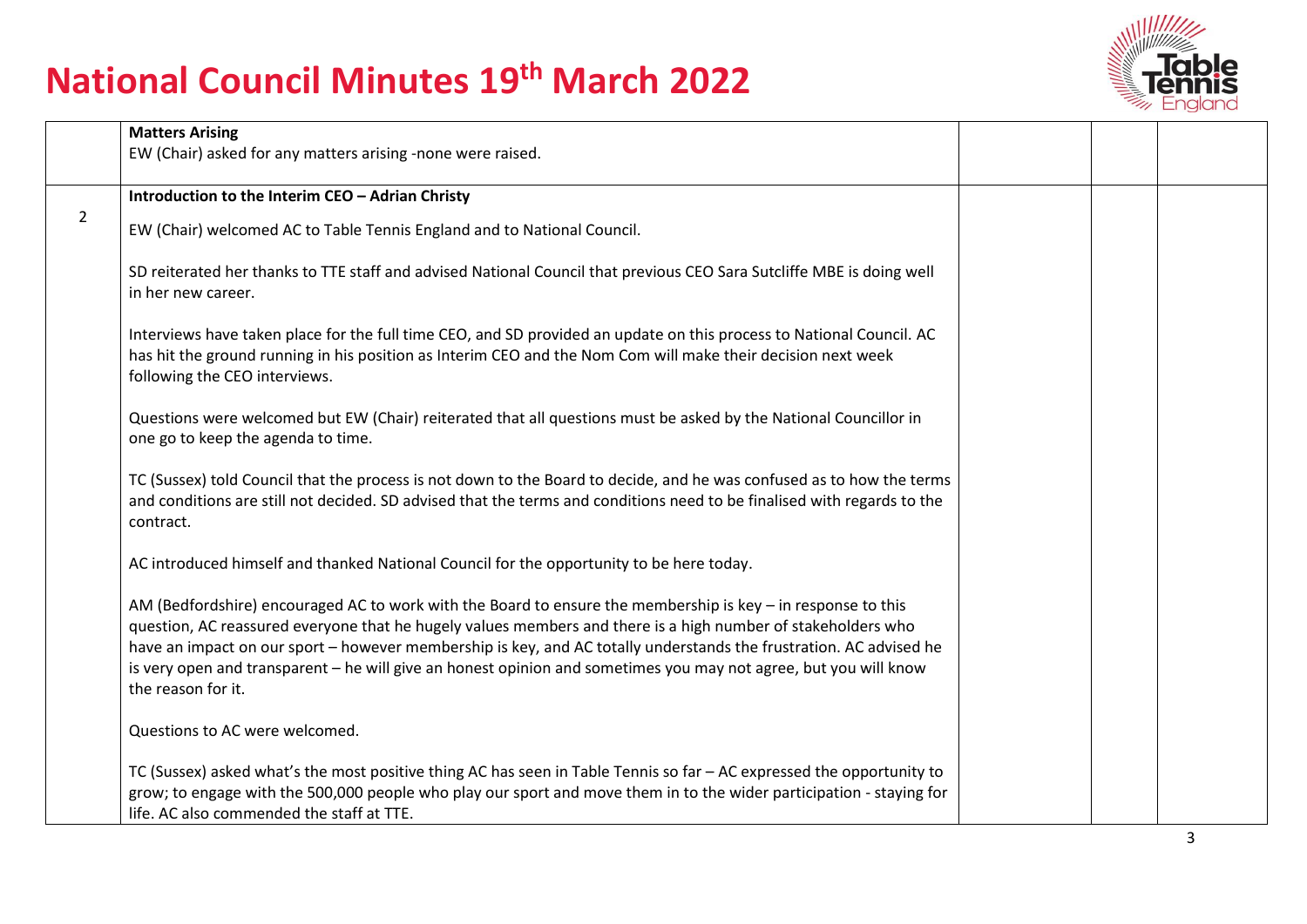

|   | Sport England decision on Funding & How funding will be invested                                                         | <b>Action:</b>        |           |                |
|---|--------------------------------------------------------------------------------------------------------------------------|-----------------------|-----------|----------------|
| 3 |                                                                                                                          | Presentation &        | <b>VW</b> | With           |
|   | EW (Chair) advised Council that Sport England have awarded Table Tennis England with £9m of funding and welcomed         | united                |           | minutes        |
|   | GY to speak. SD introduced GY and a presentation was given to council - this presentation is available and will be sent  | movement link         |           |                |
|   | out with the minutes.                                                                                                    | to be made            |           |                |
|   |                                                                                                                          | available to          |           |                |
|   | Uniting the movement link to be shared with Council.                                                                     | Council               |           |                |
|   | (Technical issues delayed the presentation)                                                                              |                       |           |                |
|   |                                                                                                                          |                       |           |                |
|   | EW (Chair) welcomed questions.                                                                                           |                       |           |                |
|   |                                                                                                                          |                       |           |                |
|   | AR (Cleveland) asked how this funding is going to affect the clubs / members / coaching etc and requested clarity on     |                       |           |                |
|   | this.                                                                                                                    |                       |           |                |
|   | CD (Shropshire) asked a direct question about the change in the cycles and how the funding will be allocated             |                       |           |                |
|   | throughout the years. He is seeing a trend going down and down – and we are now getting less money over longer           |                       |           |                |
|   | time. CD (Shropshire) also asked for more detail about diversity.                                                        |                       |           |                |
|   |                                                                                                                          |                       |           |                |
|   | TC (Sussex) asked if the money can go to smaller areas that need it more?                                                |                       |           |                |
|   | In response to those questions, GY & SD were welcomed to speak.                                                          |                       |           |                |
|   | SD advised that the allocation of the money is split between 114 NGB's - the award that any NGB get is lucky to stay     |                       |           |                |
|   | static, but if not static, it will be reduced. 3-5 years is more confusing, and SD agrees with the comments on this. TTE | <b>Action: Update</b> |           |                |
|   | are no different to any other NGB.                                                                                       | on funding to be      | <b>VW</b> | $11th$ June 22 |
|   |                                                                                                                          | considered as         |           |                |
|   | GY responded to AR (Cleveland) question and advised that we can try and provide more information, we haven't long        | an agenda item        |           |                |
|   | received the budget, so it is impossible to share everything at this stage. GY suggested another slot at the next        | for next<br>meeting   |           |                |
|   | National Council meeting to update council on this and the coaching / clubs / volunteers etc. Coach education is one     |                       |           |                |
|   | area that will be given focus and gender parity.                                                                         |                       |           |                |
|   |                                                                                                                          |                       |           |                |
|   |                                                                                                                          |                       |           |                |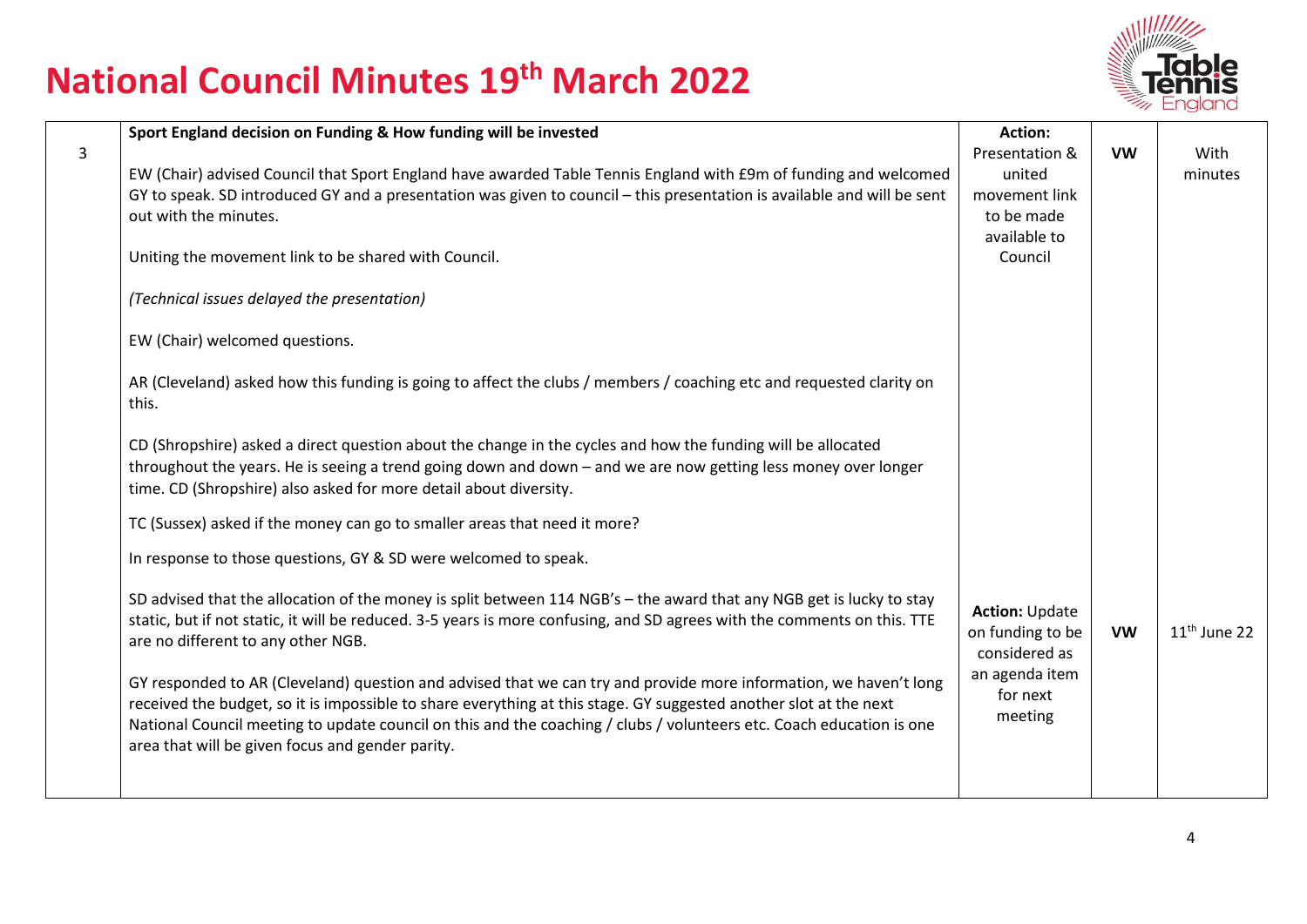

|                | <b>Talent &amp; Performance</b>                                                                                                                                                                                                                                                                                                                                                                        |  |  |
|----------------|--------------------------------------------------------------------------------------------------------------------------------------------------------------------------------------------------------------------------------------------------------------------------------------------------------------------------------------------------------------------------------------------------------|--|--|
| $\overline{4}$ | Committee Report                                                                                                                                                                                                                                                                                                                                                                                       |  |  |
|                | EW (Chair) welcomed DP and wished him well on his recovery.                                                                                                                                                                                                                                                                                                                                            |  |  |
|                | DP provided a verbal update to Council and reminded everyone that T&P is a new committee; a subcommittee to the<br>Board chaired by DP - with 3 meetings to date. T&P operate in a way that they check and challenge the performance<br>team and make recommendations. The committee has a strong relationship & has been very professional and has<br>been working well.                              |  |  |
|                | Since the last meeting, we are now moving towards smaller squads - U19 Boys & Girls, U15 Boys & Girls and U13 Boys<br>& Girls - there will be approx. 12 per squad. 6 boys & 6 girls with a variation dependant on the standards. Each squad<br>will have a named coach supporting the players domestically and going with them to competitions. DP is delighted to<br>say this will now be happening. |  |  |
|                | The override was also discussed, and PC (Berkshire) was praised by DP for his work on this - the recommendation<br>from T&P is that for seniors, we raise the bar from 250 to 75. Juniors have changed from 150 to 25. This came about<br>from a validity point of view.                                                                                                                               |  |  |
|                | DP also discussed the background of the sport of Table Tennis and how everyone should have the same opportunities<br>to represent England - pay to play is a big challenge but this is something T&P are working on.                                                                                                                                                                                   |  |  |
|                | The Athlete's Voice is a project that Dr Emma Vickers is focusing on and shall be leading the T&P Committee into this<br>area - this is purely for the players.                                                                                                                                                                                                                                        |  |  |
|                | KPI's were also briefly talked about, and DP stressed that all teams need to look at improving at the European Youth<br>Championships 2022 and in 2023 looking for two teams to be promoted to the top divisions.                                                                                                                                                                                      |  |  |
|                | Paper on Ranking                                                                                                                                                                                                                                                                                                                                                                                       |  |  |
|                | PC (Berkshire) recapped his paper that was submitted prior to the meeting.                                                                                                                                                                                                                                                                                                                             |  |  |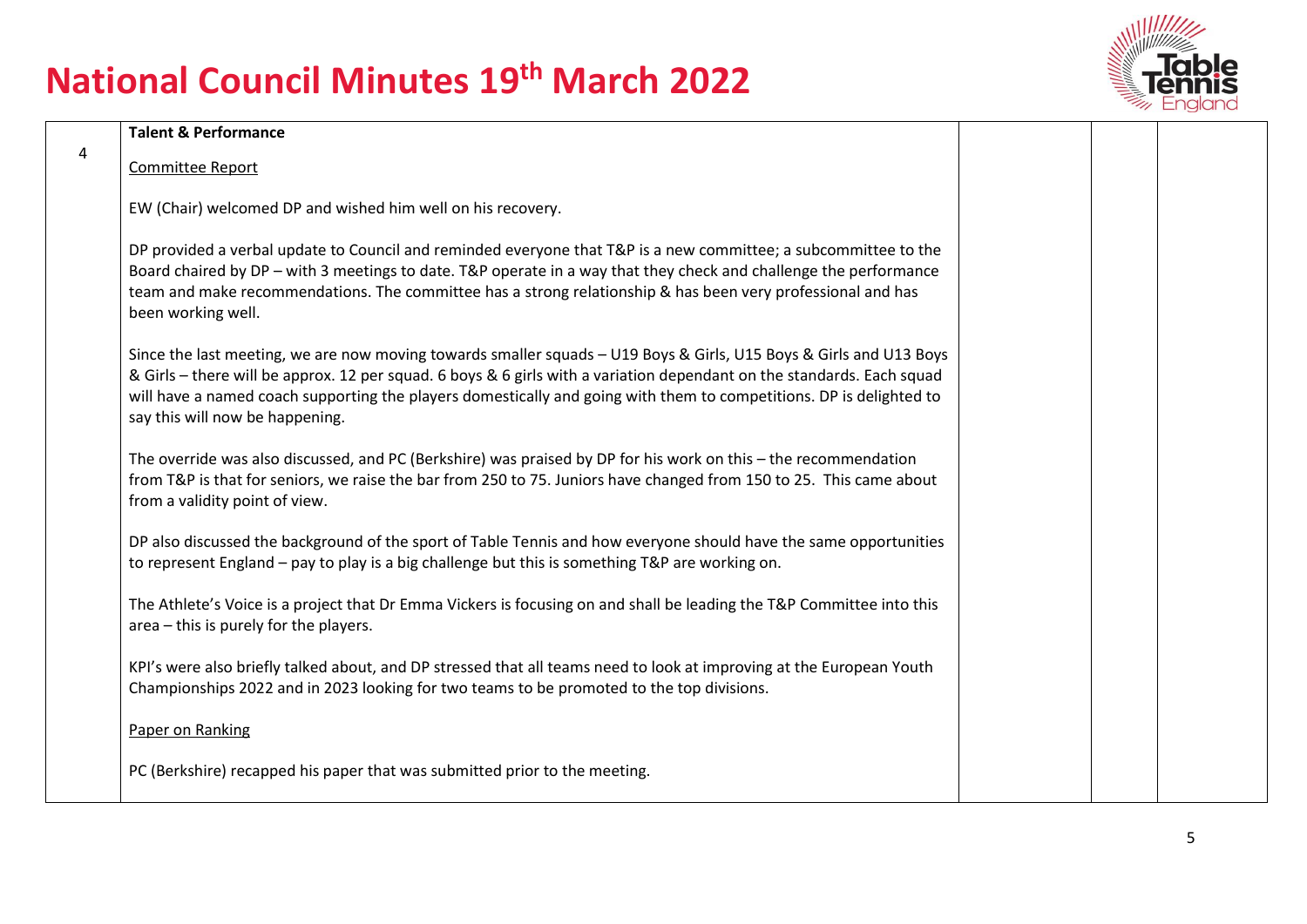

| PC (Berkshire) advised Council that the No.2 Cadet ranked in England has ranking points that put him at position 25,<br>but due to him being a promising under 12, the override has kicked in and this has been raised to No.2. PC (Berkshire)<br>felt this highlights the ludicrousness of this system.                                                                  |  |  |
|---------------------------------------------------------------------------------------------------------------------------------------------------------------------------------------------------------------------------------------------------------------------------------------------------------------------------------------------------------------------------|--|--|
| PC (Berkshire) expressed his view that the Performance Team are taking the youngsters to North Africa to the<br>Tunisian Junior Open in the hope to reach the benchmark to play for England in the European Youth Championships.                                                                                                                                          |  |  |
| PC (Berkshire) questioned what is done to staff that are not being successful and are failing.                                                                                                                                                                                                                                                                            |  |  |
| EW (Chair) welcomed questions.                                                                                                                                                                                                                                                                                                                                            |  |  |
| JK (Somerset) supported PC (Berkshire) and felt that what has happened with the ranking system has had a<br>detrimental effect on the junior sport. Giving the appearance that things are different to what they really are. It also<br>means that juniors are discouraged to play in domestic tournaments as they can pick up points abroad whether they<br>win or lose. |  |  |
| CD (Shropshire) stressed that the system needs to be fair for everyone - the credibility to rankings is non-existent in<br>his view.                                                                                                                                                                                                                                      |  |  |
| AM (Bedfordshire) fully supports PC (Berkshire) paper and his view is from an umpiring / refereeing event, the feeling<br>is that of concern from the parents about what we are doing with the ranking system.                                                                                                                                                            |  |  |
| AR (Cleveland) advised that the idea of ranking is to promote credibility. We now have complete nonsense and we<br>need to get back to a situation where it is not interfered with in his opinion.                                                                                                                                                                        |  |  |
| KT (Cheshire) welcomed DP's report and the progress made as well as the report on ranking $-$ it is causing confusion<br>at events with seedings and parents are asking questions.                                                                                                                                                                                        |  |  |
| SD agreed that the ITTF have made a mess of the ranking system - a working group is being put together to look at<br>this.                                                                                                                                                                                                                                                |  |  |
| SD also advised that the T&P committee did discuss at great length the override, and everyone agreed to the sensible<br>level of 25.                                                                                                                                                                                                                                      |  |  |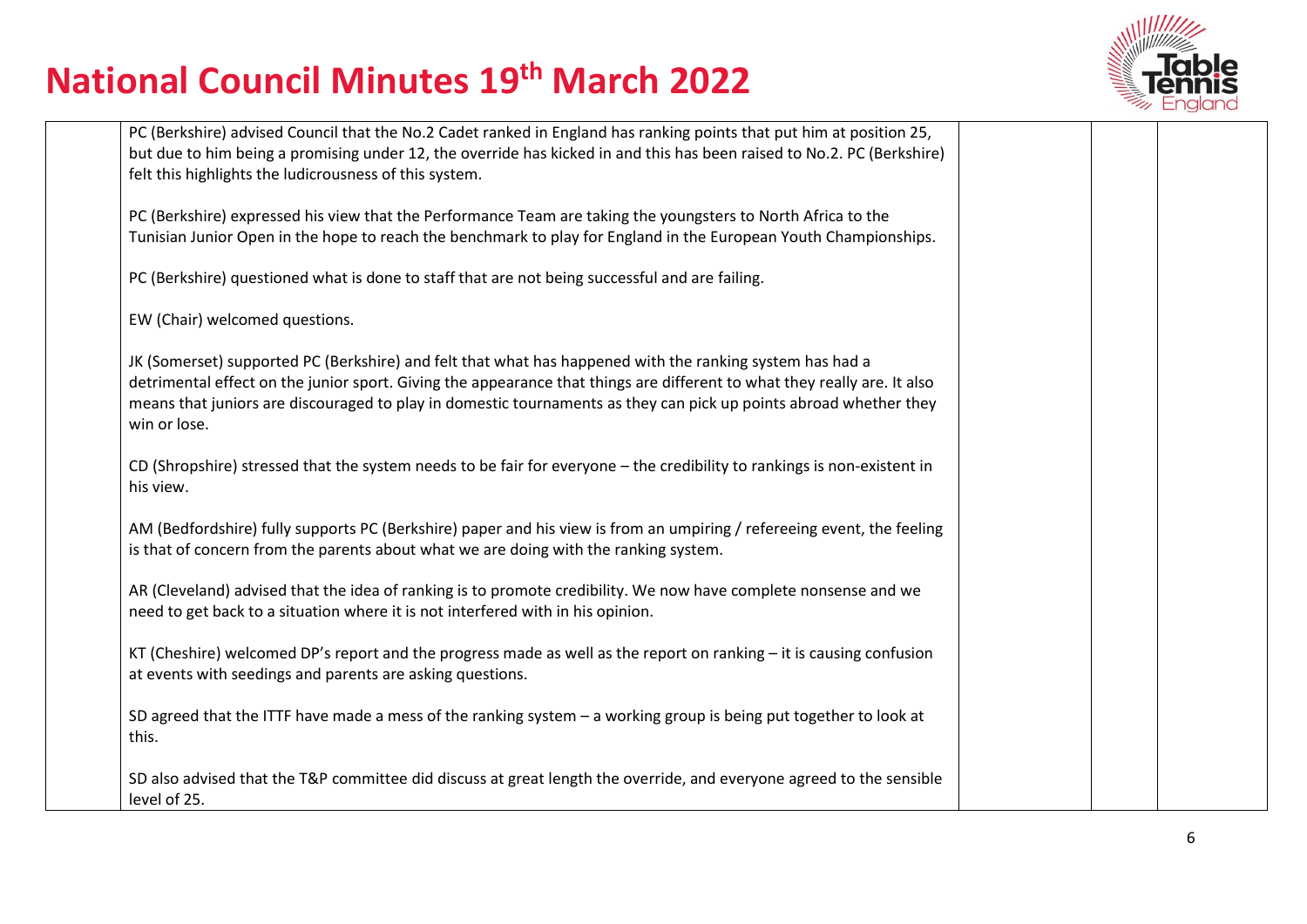

| $\overline{5}$ | Board paper on implications of the new Code for Sports Governance, revision of skills matrix, Board resolutions for                                                                                                                                                                                                                                                                                       |                                |           |
|----------------|-----------------------------------------------------------------------------------------------------------------------------------------------------------------------------------------------------------------------------------------------------------------------------------------------------------------------------------------------------------------------------------------------------------|--------------------------------|-----------|
|                | the AGM and related issues                                                                                                                                                                                                                                                                                                                                                                                |                                |           |
|                | (Considered in break out groups)                                                                                                                                                                                                                                                                                                                                                                          |                                |           |
|                | EW (Chair) when everyone returned invited comments from the room and those on Zoom.                                                                                                                                                                                                                                                                                                                       | Action: To be<br>considered as | 11th June |
|                | AR (Cleveland) stressed there are two major issues to be discussed – and suggested trying not to tie these in together.                                                                                                                                                                                                                                                                                   | an agenda item                 | 2022      |
|                | CD (Shropshire) didn't feel there was enough time to discuss the fees and therefore his group will not be able to<br>feedback on this area.                                                                                                                                                                                                                                                               | at next meeting                |           |
|                | EW (Chair) understood both comments and welcomed further discussion.                                                                                                                                                                                                                                                                                                                                      |                                |           |
|                | Affiliation Fees: the concept of the Board setting the affiliation fees.                                                                                                                                                                                                                                                                                                                                  |                                |           |
|                | JK (Somerset) advised his group were all in agreement that handing over the authority would go down with the<br>membership like a lead balloon, they already feel that their voice is eroded significantly - if this goes to the AGM this<br>will fail. PR work was suggested to gain trust.                                                                                                              |                                |           |
|                | CD (Shropshire) spoke on his own behalf and of his county and said this feels like Groundhog Day. A different way<br>forward to avoid a rerun of 2017 was suggested. Player fees are the one contentious area that he doesn't feel will go<br>through at the AGM. CD (Shropshire) suggested not repeating mistakes of the past.                                                                           |                                |           |
|                | TC (Sussex) felt the Resolution 1 should be just 1 item, not 3. They should be separated.                                                                                                                                                                                                                                                                                                                 |                                |           |
|                | NH (Oxfordshire) stressed that 4 years ago a vote was taken that we would follow the Sport England code. Changes to<br>the articles have been made and have always been made stating that these changes are "in the code". We require this<br>level of funding, and our sport couldn't continue without this funding. NH (Oxfordshire) stressed the need to remain<br>on the safe side of the cliff edge. |                                |           |
|                | NH (Oxfordshire) suggested that a package from the Board showing a higher level of accountability and transparency<br>to enable this process to be better marketed to the membership be created.                                                                                                                                                                                                          |                                |           |
|                | GP (Northumberland) didn't feel membership fees were an issue in his area.                                                                                                                                                                                                                                                                                                                                |                                |           |
|                |                                                                                                                                                                                                                                                                                                                                                                                                           |                                |           |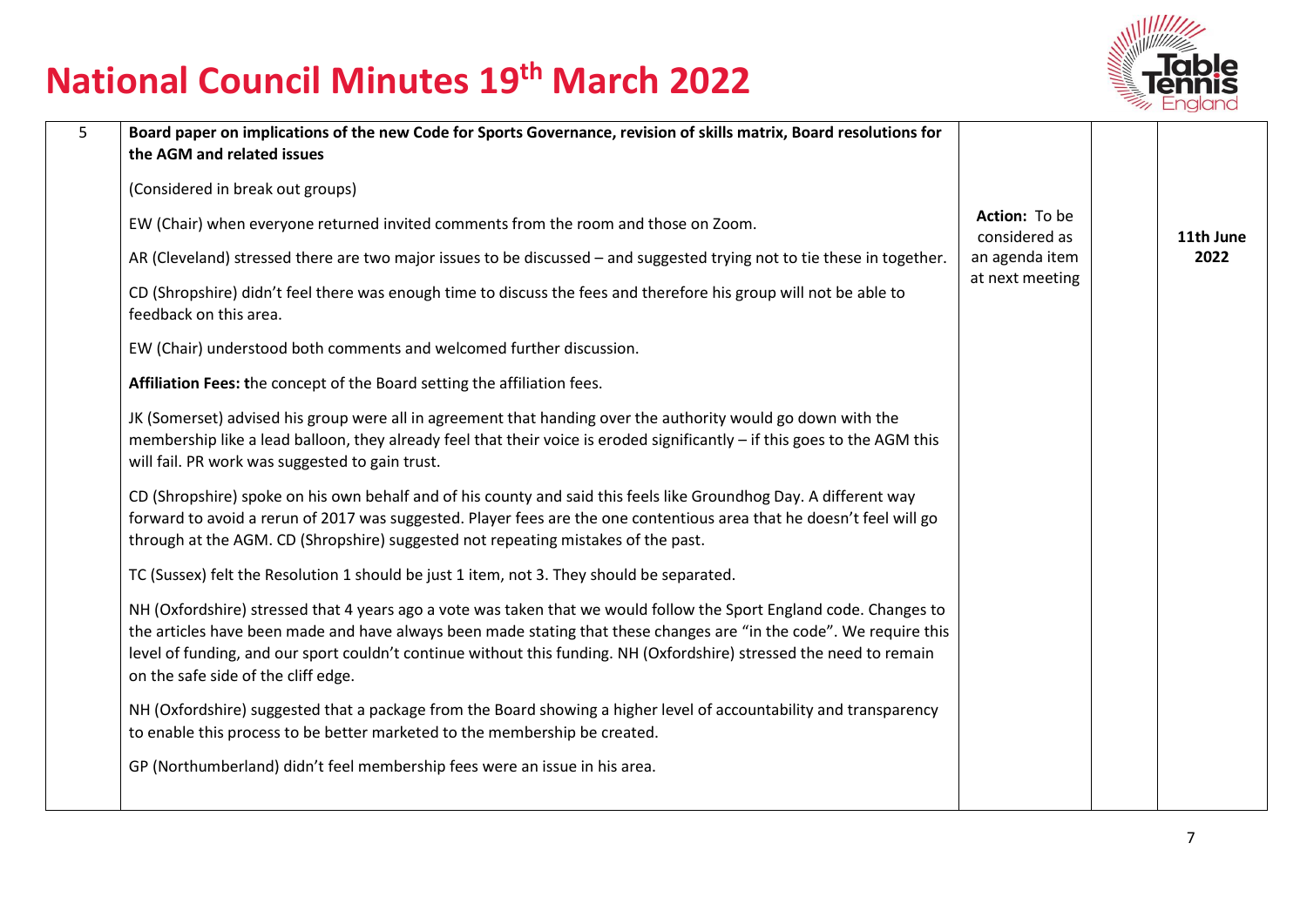

| PC (Berkshire) raised points from his group, and felt the skills matrix was dealt with last year at the AGM. PC                                                              |  |  |
|------------------------------------------------------------------------------------------------------------------------------------------------------------------------------|--|--|
| (Berkshire) doesn't feel the skills matrix is fit for purpose as isn't relatable to table tennis. Throughout his group's                                                     |  |  |
| discussion, it was mentioned about ways in obtaining money from those outside of our membership.                                                                             |  |  |
| SD was welcomed to speak on the affiliations and advised that when this was discussed with the Board, it came about                                                          |  |  |
| from the consultation with Sport England. In order to get the funding, we need to be compliant with the code. An                                                             |  |  |
| Extra Board Meeting was held to discuss these issues, and there wasn't a single Board member who disagreed with                                                              |  |  |
| the principles of allowing the Board to set the affiliation fees.                                                                                                            |  |  |
| SD remembers when affiliation came in during her time on National Council and things have now changed to the                                                                 |  |  |
| Board being the overall decision-making body. Over the years, issues have arisen - finances then become unstable. SD                                                         |  |  |
| confirmed that to get funding and be code compliant, this has to go through, or we risk losing our Sport England                                                             |  |  |
| funding as we did in 2017 for being non-compliant. We need to keep as many current members are we can, and get<br>those who aren't, to be a part of the Table Tennis family. |  |  |
|                                                                                                                                                                              |  |  |
| Elected Directors - the concept of how they are screened by the Nominations Committee.                                                                                       |  |  |
| PC (Berkshire) felt the proposal is going to receive a short shift by the membership. A power of veto is in his opinion, is                                                  |  |  |
| outrageous. This removes total power from the membership. PC (Berkshire) has accepted that the Board can declare                                                             |  |  |
| where they have weaknesses i.e., finances, but he is not happy with the Board being able to veto a member elected to                                                         |  |  |
| the Board.                                                                                                                                                                   |  |  |
| EW (Chair) asked if 5 candidates went forward and 4 were not suitable, would the latter be vetoed                                                                            |  |  |
| SD confirmed this is not so. The Nomination Committee has to be the decision maker and the criteria is now changed                                                           |  |  |
| to include Table Tennis people who could and who are classed as independent.                                                                                                 |  |  |
| AR (Cleveland) asked for clarity in that only people who meet the skills matrix criteria, and if the Nom Com felt there                                                      |  |  |
| was someone who didn't meet the matrix would be barred from applying. AC confirmed that we have to ensure we                                                                 |  |  |
| comply with the code - the code says the Board will put forward its recommendation for anyone who meets the skills                                                           |  |  |
| matrix.                                                                                                                                                                      |  |  |
| EW (Chair) suggested a vote be taken; 1 vote as to whether it is acceptable for the Nom Com to express an opinion,                                                           |  |  |
| and 2 if the Nom Com (inaudible)                                                                                                                                             |  |  |
|                                                                                                                                                                              |  |  |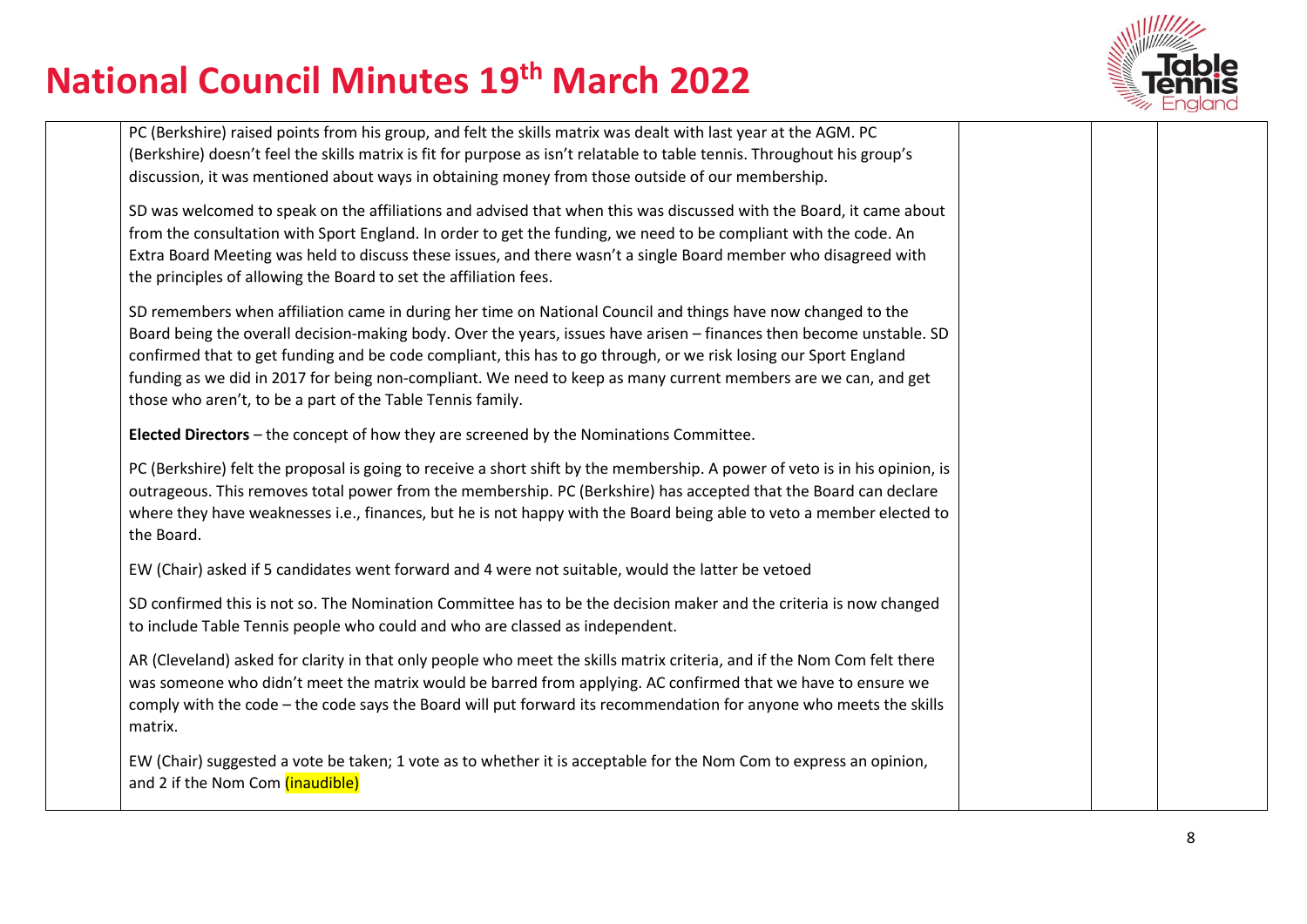

TC (Sussex) felt what we as members need to be very careful, and put forward our own resolutions for the 4<sup>th</sup> member, with a caveat that there will be no input from the Nom Com.

CD (Shropshire) has listened to what everyone has said and expressed how disappointed he is that everyone is going head on into a crash – this is returning to 2017. Everyone has just viewed their own opinion. AC agreed but asked CD (Shropshire) to help him understand how we do this? EW (Chair) asked for this to be discussed separately and asked for the vote to take place:

1) Where it would be acceptable for the Nom Com to rule out certain candidates from the Elected Directors election:

| For            |    |
|----------------|----|
| <b>Against</b> | 25 |
| <b>Total</b>   | 26 |

2) The Nom Com would be entitled to look at each candidate and declare if they felt they met the criteria:

| For            | 18 |
|----------------|----|
| <b>Against</b> | 5  |
| <b>Abstain</b> | 3  |
| <b>Total</b>   | 26 |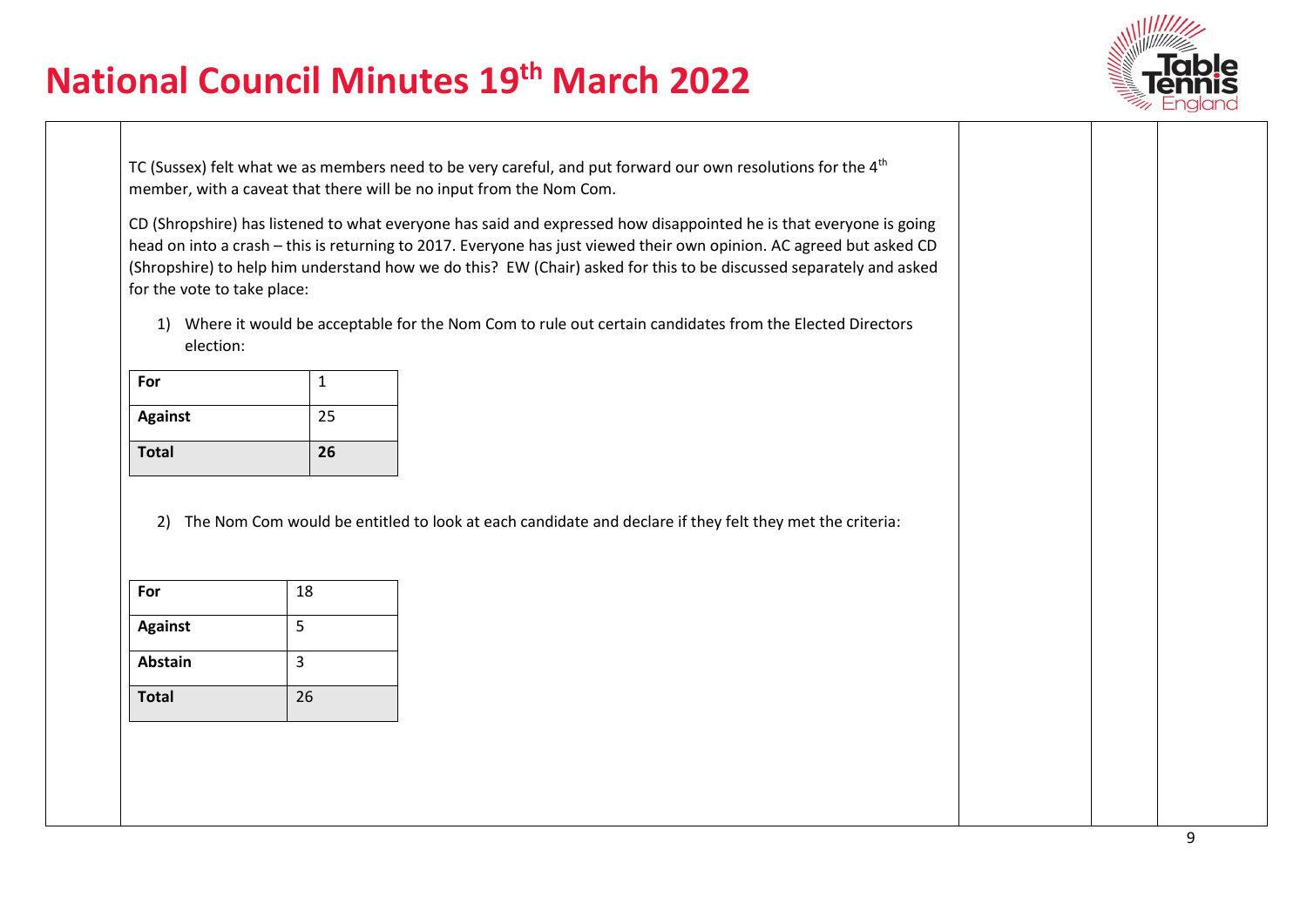

|   |                                                                                                                                            |                                                | This now gives the Board a view of where National Council stand.                                                                                                                                    |                            |                  |
|---|--------------------------------------------------------------------------------------------------------------------------------------------|------------------------------------------------|-----------------------------------------------------------------------------------------------------------------------------------------------------------------------------------------------------|----------------------------|------------------|
|   |                                                                                                                                            |                                                | SD asked if a vote would take place for the Board making the affiliation fees decision - however, the vast majority of<br>the Council felt this was for the Board to go away and find a middle way. |                            |                  |
|   | For                                                                                                                                        | 19                                             |                                                                                                                                                                                                     |                            |                  |
|   | <b>Against</b>                                                                                                                             | $\overline{2}$                                 |                                                                                                                                                                                                     |                            |                  |
|   | $\overline{3}$<br><b>Abstain</b>                                                                                                           |                                                |                                                                                                                                                                                                     |                            |                  |
|   | 24<br><b>Total</b>                                                                                                                         |                                                |                                                                                                                                                                                                     |                            |                  |
|   |                                                                                                                                            |                                                |                                                                                                                                                                                                     |                            |                  |
|   |                                                                                                                                            |                                                | SD asked the Council to provide any solutions for the way forward.                                                                                                                                  |                            |                  |
| 6 |                                                                                                                                            |                                                | Challenges and issues for the Board and the new CEO                                                                                                                                                 |                            |                  |
|   |                                                                                                                                            | (Board invited to respond at the next meeting) |                                                                                                                                                                                                     |                            |                  |
|   |                                                                                                                                            |                                                | EW (Chair) advised that this was only published a few weeks ago, so it is unreasonable for the Board to respond today.<br>If the Council have anything specific to say, it will be welcome.         |                            |                  |
|   |                                                                                                                                            |                                                | AC (Cleveland) went through his report and asked for questions to be taken at the time rather than at the end.                                                                                      |                            |                  |
|   | KT (Cheshire) suggested on chat this be left to the next meeting, as the audio throughout today's meeting has not<br>been of good quality. |                                                |                                                                                                                                                                                                     |                            |                  |
|   | AR (Cleveland) felt that further debate be held at the next meeting once the Board have been able to respond.                              |                                                |                                                                                                                                                                                                     |                            |                  |
|   |                                                                                                                                            |                                                | SD advised that this shall be put to the May Board Meeting and EW (Chair) suggested a written report is submitted.                                                                                  | <b>Action: VW to</b>       | <b>Completed</b> |
|   |                                                                                                                                            |                                                | CD (Shropshire) asked the Board to be mindful that over 200 hours of volunteer's time has been put into this report<br>and asked the Board to be mindful of that in their replies.                  | add to May<br>Board Agenda |                  |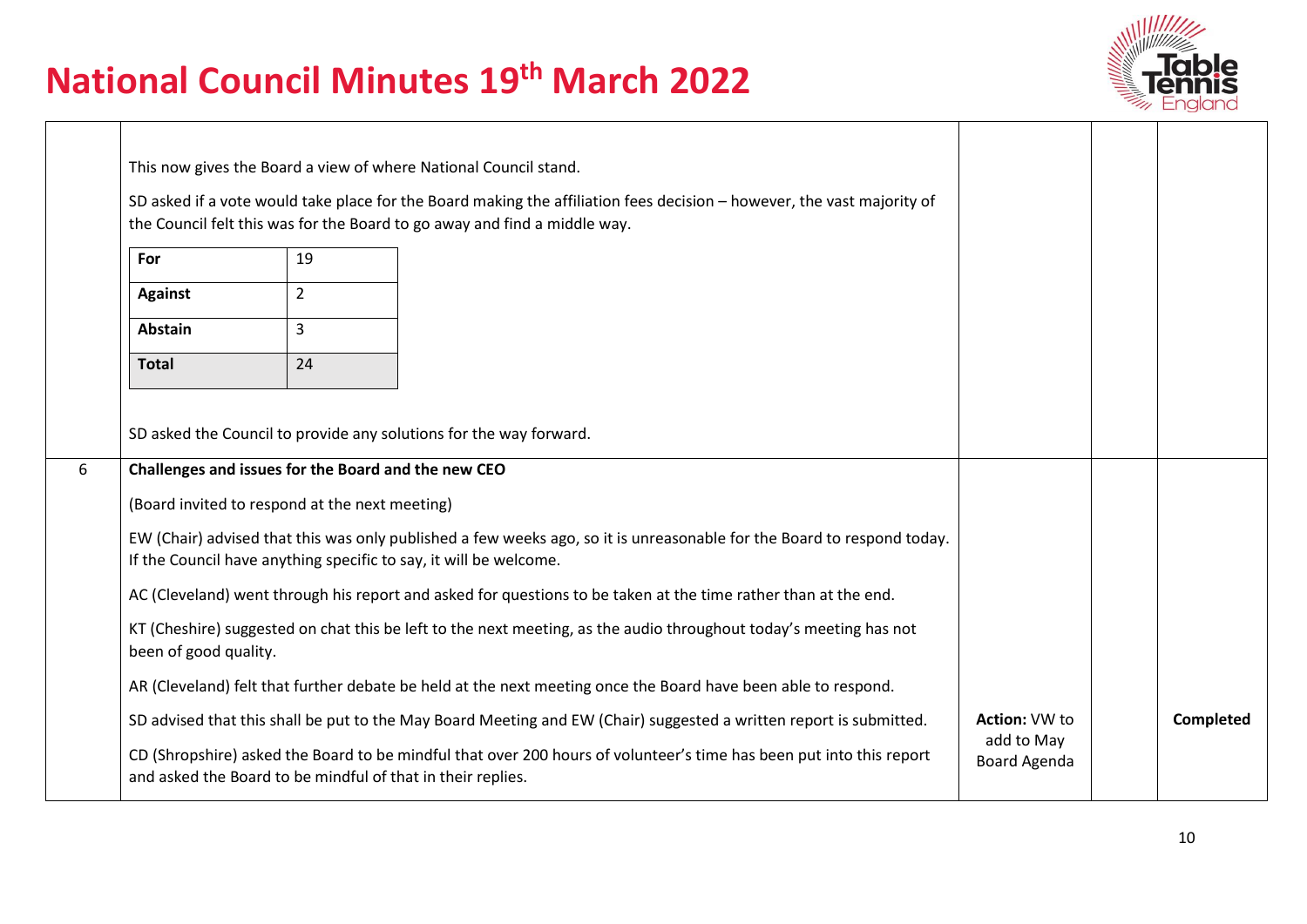

| $\overline{7}$ | <b>Future Strategy</b>                                                                                                                                                                                                                                                                                 |  |  |
|----------------|--------------------------------------------------------------------------------------------------------------------------------------------------------------------------------------------------------------------------------------------------------------------------------------------------------|--|--|
|                | a. Progress of one year strategy plan                                                                                                                                                                                                                                                                  |  |  |
|                | SD thanked EW (Chair) for his feedback paper on the strategy that went to the Board.<br>AC provided a presentation to Council on what Board asked him to do in the Dec Meeting.                                                                                                                        |  |  |
|                | Long term strategy and collection of Insight<br>b.                                                                                                                                                                                                                                                     |  |  |
|                | EW (Chair) questioned the data available on the current state of the sport, and asked SD if this is going to be<br>made available to Council.                                                                                                                                                          |  |  |
|                | AR (Cleveland)'s view is that this is the best document we have seen and heard in the last 10 years. The questions AC<br>is asking are the right ones, but at least we are beginning to go down the right road. AR (Cleveland) felt this<br>presentation has changed the mood of the meeting entirely. |  |  |
|                | NS (Wiltshire) felt we have a massive amount to learn by what goes on in other countries - Germany for example is<br>somewhere can we learn from. NS (Wiltshire) suggested research be done to add value.                                                                                              |  |  |
|                | EW (Chair) welcomed SD & AC to respond to questions.                                                                                                                                                                                                                                                   |  |  |
|                | SD advised that we need more data and find out where people are playing. In response to NS (Wiltshire) comment on<br>other countries, SD advised this should also be for other sports. In agreement with AR (Cleveland) SD felt this is a<br>positive direction to focus on for the next 12 months.    |  |  |
|                | AC said that first and foremost the decision on where we spend our money has to be done through data. We don't<br>have everything in one place. This takes time and is very expensive. All the learnings will be taken on board.                                                                       |  |  |
|                | TC (Sussex) felt the various strands of the strategy need to be interlinked and ties into performance.                                                                                                                                                                                                 |  |  |
| 8              | IT and website issues                                                                                                                                                                                                                                                                                  |  |  |
|                | Confirmation of establishment of select committee on IT<br>a.                                                                                                                                                                                                                                          |  |  |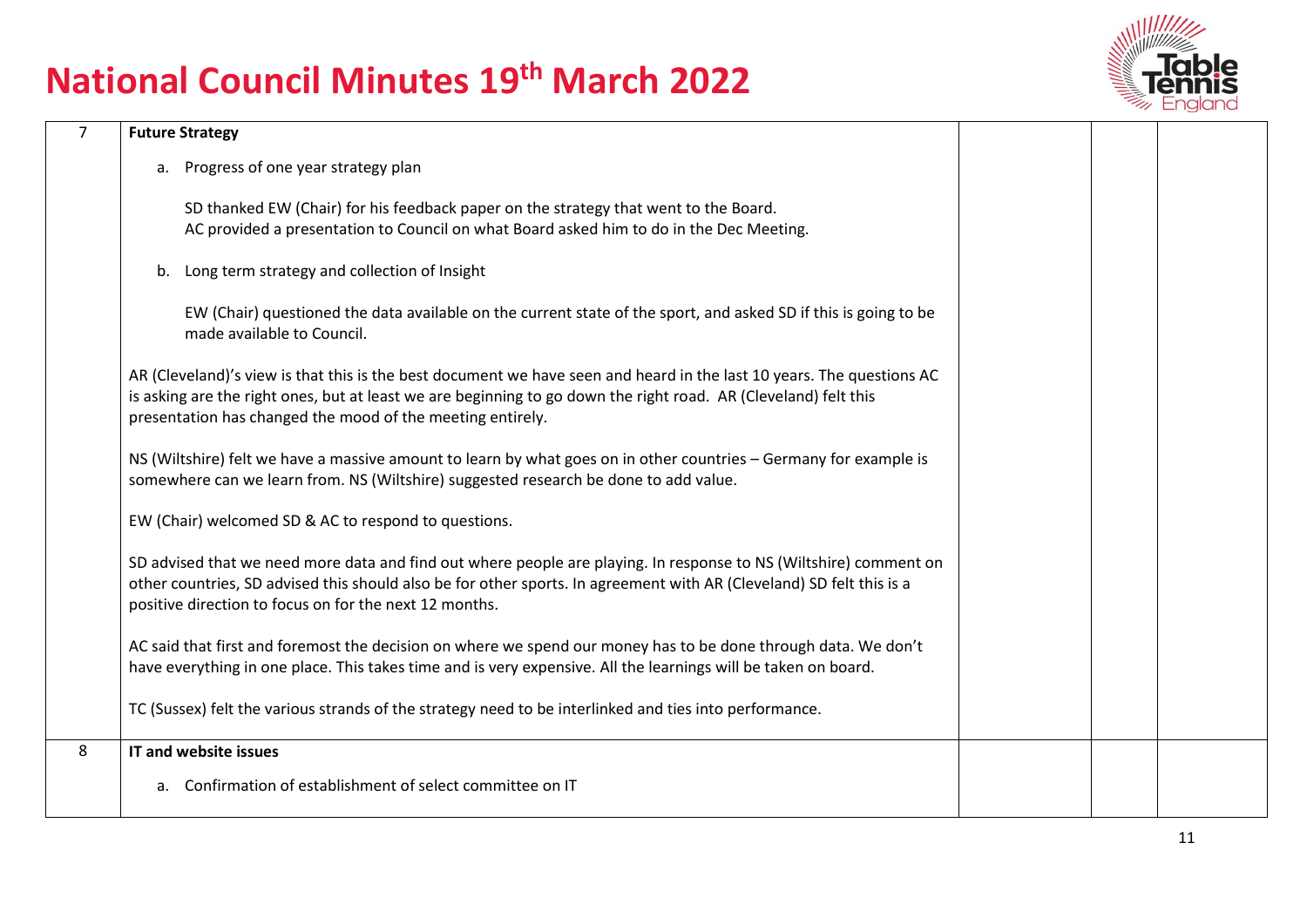

|   |                                                                                                                                                                                                     |                                                                                                                                                                                                                                                                                                                                                                                                                                                     | This was agreed in principle at the last meeting, and now consultation has taken place with MAG. AM<br>(Bedfordshire) was welcomed to speak and advised that Neil Le Milliere has joined the committee. |                                                                                                             |  |  |
|---|-----------------------------------------------------------------------------------------------------------------------------------------------------------------------------------------------------|-----------------------------------------------------------------------------------------------------------------------------------------------------------------------------------------------------------------------------------------------------------------------------------------------------------------------------------------------------------------------------------------------------------------------------------------------------|---------------------------------------------------------------------------------------------------------------------------------------------------------------------------------------------------------|-------------------------------------------------------------------------------------------------------------|--|--|
|   | For                                                                                                                                                                                                 | 18                                                                                                                                                                                                                                                                                                                                                                                                                                                  |                                                                                                                                                                                                         |                                                                                                             |  |  |
|   | <b>Against</b>                                                                                                                                                                                      | 0                                                                                                                                                                                                                                                                                                                                                                                                                                                   |                                                                                                                                                                                                         |                                                                                                             |  |  |
|   | Abstain                                                                                                                                                                                             | $\mathbf{1}$                                                                                                                                                                                                                                                                                                                                                                                                                                        |                                                                                                                                                                                                         |                                                                                                             |  |  |
|   | <b>Total</b>                                                                                                                                                                                        | 19                                                                                                                                                                                                                                                                                                                                                                                                                                                  |                                                                                                                                                                                                         |                                                                                                             |  |  |
|   | b.<br><b>Reports</b>                                                                                                                                                                                | Paper on searching for a club<br>board at the select committee.                                                                                                                                                                                                                                                                                                                                                                                     |                                                                                                                                                                                                         | CH (Kent) spoke in place of NLM (Kent) and advised all the points are in NLM's paper. This will be taken on |  |  |
| 9 |                                                                                                                                                                                                     |                                                                                                                                                                                                                                                                                                                                                                                                                                                     |                                                                                                                                                                                                         |                                                                                                             |  |  |
|   | a. TTE Chair                                                                                                                                                                                        | No further questions / comments from SD.                                                                                                                                                                                                                                                                                                                                                                                                            |                                                                                                                                                                                                         |                                                                                                             |  |  |
|   |                                                                                                                                                                                                     | AR (Cleveland) felt there were some items missing from the CEO report; significant difficulties in the ETTU and<br>the president being suspended, the Russian company sponsors; a major event in Aug in the commonwealth<br>games and our position; dilemma within the CTTF and the India federation being suspended for match fixing,<br>now they are largely responsible for running the commonwealth, AR (Cleveland) felt this needed attention. |                                                                                                                                                                                                         |                                                                                                             |  |  |
|   | TC (Sussex) noted the ETTU president being suspended by the committee, and how we get back on to the<br>committee. Our representation on the international stage was also addressed by TC (Sussex). |                                                                                                                                                                                                                                                                                                                                                                                                                                                     |                                                                                                                                                                                                         |                                                                                                             |  |  |
|   |                                                                                                                                                                                                     | NS (Wiltshire) advised we have a rep on ETTU in Richard Scruton, and he suggested we might put forward our<br>representations through him.                                                                                                                                                                                                                                                                                                          |                                                                                                                                                                                                         |                                                                                                             |  |  |
|   |                                                                                                                                                                                                     | In answer to the questions, SD advised that when she wrote her report, the situation wasn't as it is now, but<br>the ETTU president suspended himself from post.                                                                                                                                                                                                                                                                                    |                                                                                                                                                                                                         |                                                                                                             |  |  |
|   |                                                                                                                                                                                                     |                                                                                                                                                                                                                                                                                                                                                                                                                                                     | The sponsors of ETTU are not Russian and the deputy president is now acting president.                                                                                                                  |                                                                                                             |  |  |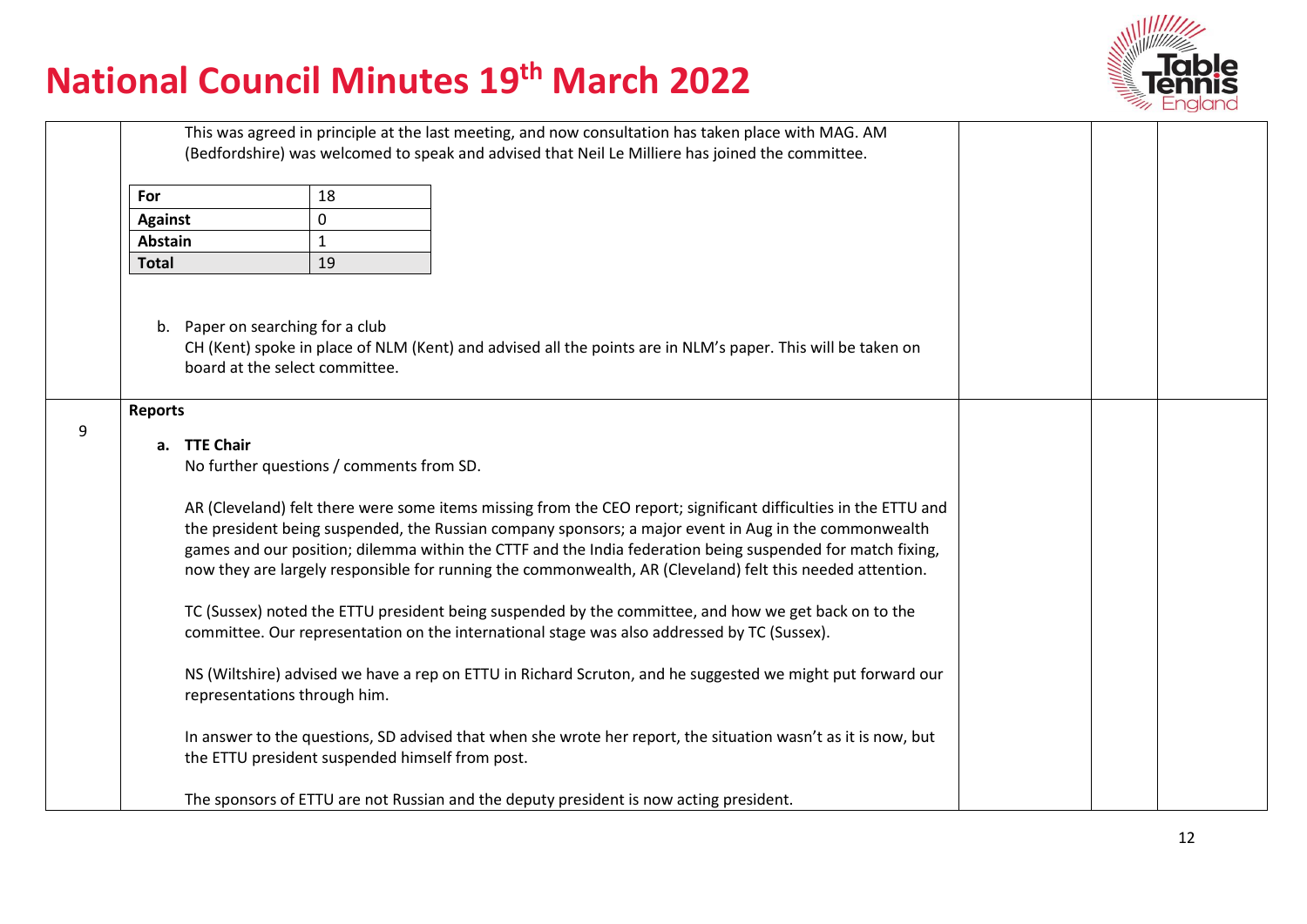

|    | The Executive Board cannot sack / remove their President - the only organisation that can do that is the<br>congress.                                                                                                                                                                                                 |  |  |
|----|-----------------------------------------------------------------------------------------------------------------------------------------------------------------------------------------------------------------------------------------------------------------------------------------------------------------------|--|--|
|    | The Commonwealth games information is limited, and we have not received any information.                                                                                                                                                                                                                              |  |  |
|    | On the CTTF, we have a representative, Susie Venner, but no update has been received to date.                                                                                                                                                                                                                         |  |  |
|    | We have no one on the Executive Committee and haven't for many years. SD is on the nominations<br>committee and ETTU Board.                                                                                                                                                                                           |  |  |
|    | An international relations committee has been set up and the Board will need to look at succession planning<br>soon.                                                                                                                                                                                                  |  |  |
| b. | Board Minutes https://www.tabletennisengland.co.uk/content/uploads/2022/02/Board-Minutes-Public-9th-<br>10th-Dec-2021.pdf                                                                                                                                                                                             |  |  |
|    | SD welcomed questions on the Board minutes.                                                                                                                                                                                                                                                                           |  |  |
|    | None raised.                                                                                                                                                                                                                                                                                                          |  |  |
| c. | <b>CEO Report</b>                                                                                                                                                                                                                                                                                                     |  |  |
|    | Questions were welcomed throughout the reports, none raised.                                                                                                                                                                                                                                                          |  |  |
|    | <b>Head of Operations report</b>                                                                                                                                                                                                                                                                                      |  |  |
|    | AR (Cleveland) asked for clarity on the membership figures, and if we are close to a final figure – JKB<br>confirmed it will be less than 90%.                                                                                                                                                                        |  |  |
|    | CD (Shropshire) stated on behalf of NLM (Kent) that he is very concerned on the annual returns policy, and he<br>is experiencing lots of complaints about the way it has been handled this year. JKB advised that Council were<br>asked to ensure they stress to every league that they need to get their returns in. |  |  |
|    |                                                                                                                                                                                                                                                                                                                       |  |  |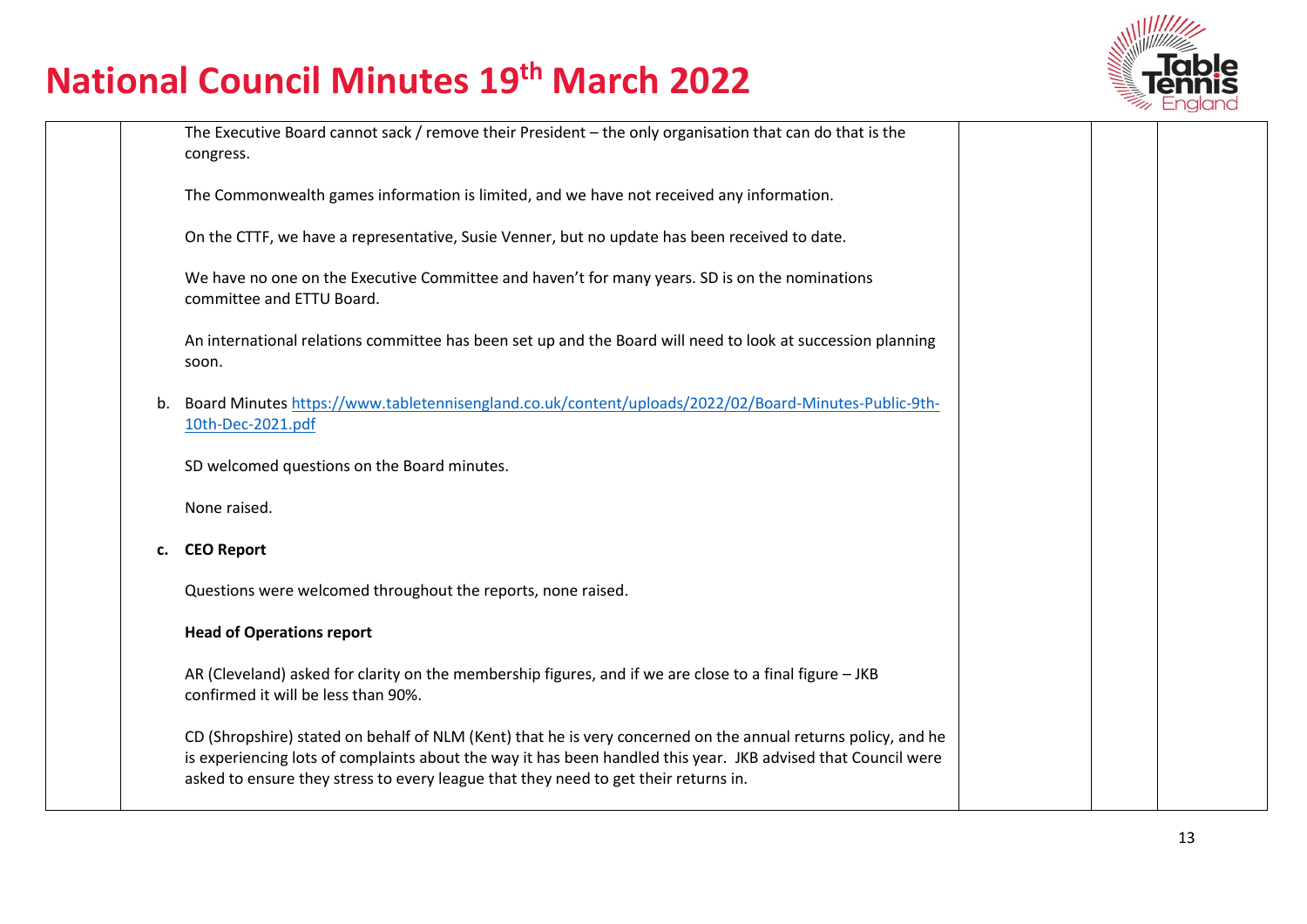

|    | AR (Cleveland) asked if all leagues outstanding, can be forwarded a chaser with a deadline.                                                                                                                                                                                                                                                                                                                                                                                                                                                                                            |  |  |
|----|----------------------------------------------------------------------------------------------------------------------------------------------------------------------------------------------------------------------------------------------------------------------------------------------------------------------------------------------------------------------------------------------------------------------------------------------------------------------------------------------------------------------------------------------------------------------------------------|--|--|
|    | JKB was invited to respond and advised that the deadline for the annual returns was only Sunday, so the data<br>is still being collected. The initial notice was sent out 4-5 weeks ago, to all Chairman's of leagues and<br>secretaries. JKB also sent a reminder out 2 weeks ago to remind everyone. The team and JKB has spent many<br>days working with those whose need help - this is happening on a 1:1 basis. The hope is that by the middle of<br>next week, 90% of the 162 have been cross checked and support has been given. Next week will be<br>consolidating and shared |  |  |
|    | Extra time will be given to assist with the annual returns and final report will be done at the end of the month.                                                                                                                                                                                                                                                                                                                                                                                                                                                                      |  |  |
|    | <b>Competitions &amp; Events</b>                                                                                                                                                                                                                                                                                                                                                                                                                                                                                                                                                       |  |  |
|    | AR (Cleveland) raised concern over the Aldersley Grand prix being cancelled and the fact that there was still<br>no update on this - disappointment was expressed.                                                                                                                                                                                                                                                                                                                                                                                                                     |  |  |
|    | AR (Cleveland) has also heard that there are a few of our top players not playing at the SNC next week and<br>asked for this to confirmed.                                                                                                                                                                                                                                                                                                                                                                                                                                             |  |  |
|    | EW (Chair) welcomed SD / AC to respond.                                                                                                                                                                                                                                                                                                                                                                                                                                                                                                                                                |  |  |
|    | On the questions regarding the top players at the SNC, SD confirmed that Liam Pitchford will not be present as<br>it clashed with DOHA.                                                                                                                                                                                                                                                                                                                                                                                                                                                |  |  |
|    | Paul Drinkhall pulled out of the SNC based on an ankle injury.                                                                                                                                                                                                                                                                                                                                                                                                                                                                                                                         |  |  |
|    | AC answered the question on the Grand Prix being cancelled and understood the disappointment of this being<br>cancelled. This was due to a significant challenge in the budget and the Board had to make a decision. This<br>also affected the recruitment of staff and tough decisions need to be taken sometimes.                                                                                                                                                                                                                                                                    |  |  |
| d. | <b>Other Reports (including Select Committees and MAG)</b>                                                                                                                                                                                                                                                                                                                                                                                                                                                                                                                             |  |  |
|    | No other comments                                                                                                                                                                                                                                                                                                                                                                                                                                                                                                                                                                      |  |  |